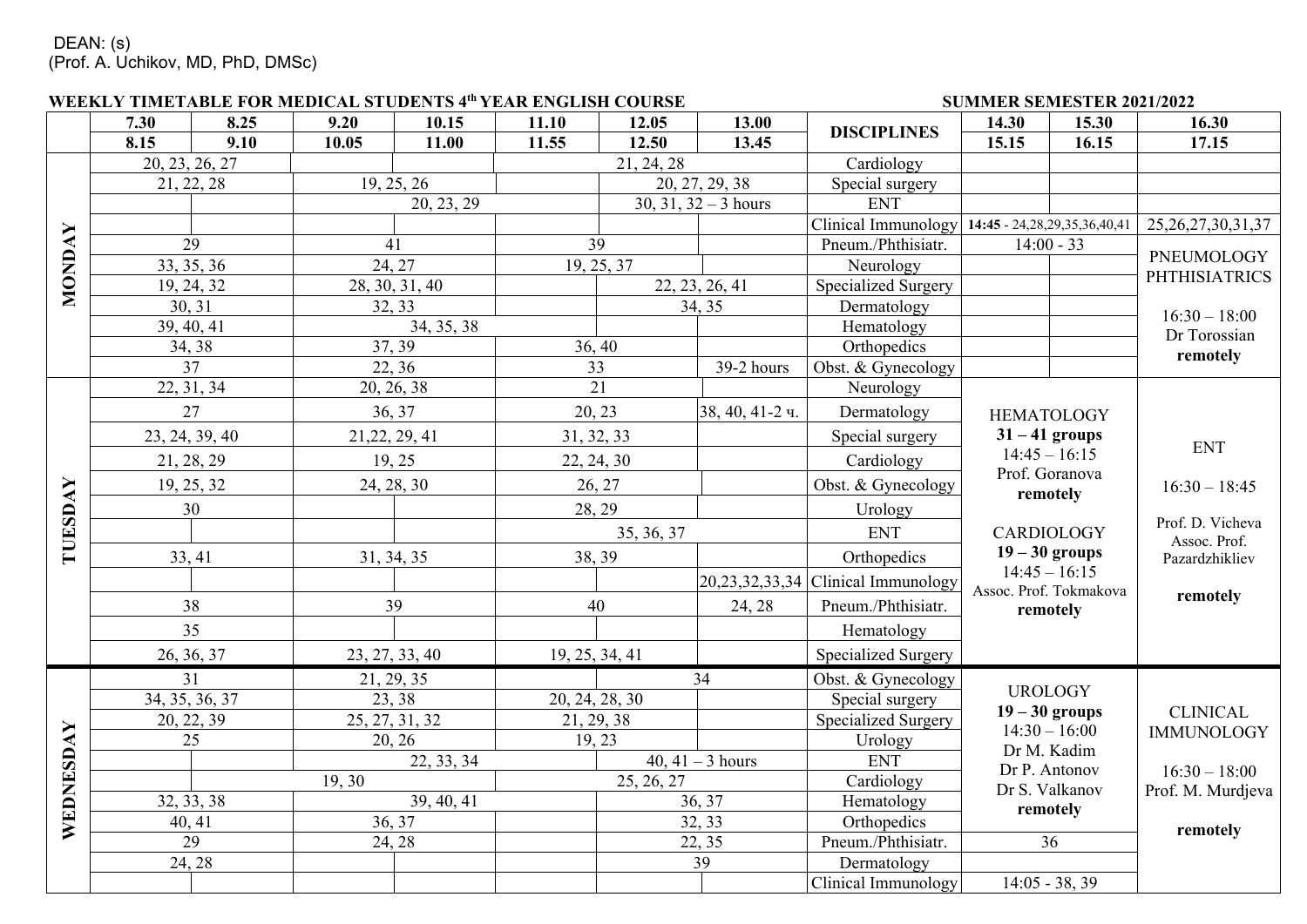|                                               |                                       |                         | 29             |                    |                    | 19, 25                     | Dermatology                   | PEDIATRIC SURGERY                                       |                         |
|-----------------------------------------------|---------------------------------------|-------------------------|----------------|--------------------|--------------------|----------------------------|-------------------------------|---------------------------------------------------------|-------------------------|
|                                               | <b>SPECIAL SURGERY</b>                |                         | 23, 28, 39     | 29, 40, 41         |                    |                            | Neurology                     | Prof. Stefanova                                         |                         |
| $\blacktriangleright$                         |                                       |                         | 22, 27         |                    |                    | 21, 24                     | Urology                       | <b>NEUROSURGERY</b>                                     | <b>OBSTETRICS &amp;</b> |
|                                               | $7:30 - 9:00$                         |                         | 34, 35, 38     | $11:10 - 20, 39;$  |                    | $12:05 - 33 - 2$ hours     | <b>Specialized Surgery</b>    | Assoc. Prof. Kehaiov                                    | <b>GYNECOLOGY</b>       |
|                                               |                                       | 20                      |                |                    | 23, 38             |                            | Obst. & Gynecology            | <b>Maxillofacial Surgery</b><br>Assoc. Prof. Vladimirov |                         |
|                                               | Assoc. Prof. I. Novakov               | 30, 31, 32              |                | $11:10-34,35;$     |                    | $12:05 - 36, 37 - 2$ hours | Special surgery               |                                                         | $16:30 - 18:00$         |
| THURSD                                        |                                       | 33, 36, 37              |                | $31, 32 - 3$ hours |                    | Hematology                 | <b>Cardiovascular Surgery</b> | remotely                                                |                         |
|                                               | remotely                              | 40, 41                  |                |                    | 22                 | $35 - 2$ hours             | Pneum./Phthisiatr.            | Assoc. Prof. Kirov<br>$14:30 - 16:00$                   |                         |
|                                               |                                       |                         | 21, 24, 26     |                    |                    | $11:10 - 27, 28 - 3$ hours | <b>ENT</b>                    | remotely                                                |                         |
|                                               | 19, 25, 33, 39                        | 26, 27, 40, 41          |                |                    |                    |                            | Special surgery               |                                                         |                         |
|                                               |                                       |                         | 19, 25, 38, 39 |                    |                    |                            | <b>ENT</b>                    |                                                         | <b>ORTHOPEDICS</b>      |
|                                               | 22, 29;<br>$8.30 - 20$ , 23 - 3 hours |                         |                |                    |                    |                            | Cardiology                    |                                                         |                         |
|                                               |                                       | $8.00 - 21, 24, 28, 35$ | 29, 30, 36, 37 |                    |                    | <b>NEUROLOGY</b>           | Specialized Surgery           | (DERMATOLOGY)                                           | 31-41 groups            |
| $\blacktriangleright$<br>$\blacktriangleleft$ |                                       | 30, 32                  |                |                    |                    |                            | Neurology                     |                                                         |                         |
| FRID.                                         | 36, 38                                |                         | 33             |                    |                    | $12:15 - 13:45$            | Pneum./Phthisiatr.            | $14:00 - 15:30$                                         | $16:00 - 17:30$         |
|                                               | 34                                    |                         | 31             |                    | Prof. P. Atanasova |                            | Hematology                    | remotely                                                | <b>Remotely</b>         |
|                                               | 31                                    |                         | 32, 35         |                    |                    | remotely                   | Orthopedics                   |                                                         | Prof. Stavrev           |
|                                               | 26                                    |                         | 21, 22         |                    |                    |                            | Dermatology                   | Assoc. Prof. Abadjieva                                  |                         |
|                                               | 40, 41                                |                         |                |                    |                    |                            | Obst. & Gynecology            |                                                         |                         |
|                                               |                                       |                         |                |                    |                    |                            | Clinical Immunology           |                                                         | $16:00 - 19,21,22$      |

*NOTE:* The training in *SPECIALIZED SURGERY* will be held according to the following schedule:

**Pediatric Surgery** – **07.02. – 04.03.2022** – 19 - 30 group including; **02.05. – 27.05.2022** – 31 - 41 group including; **Maxillofacial Surgery** – 11.04. – 29.04.2022 – 19 – 41 group;  **Cardiovascular Surgery** – 07.03 – 08.04.2022 – 19 – 41 group;

**Neurosurgery** – **07.02. – 04.03.2022 -** 31 - 41 group including; **02.05. – 27.05.2022 -** 19 - 30 group including;

Practices in "Pneumology" and "Phthisiatrics" are conducted for 5 weeks as follows:

*Pneumology > Phthisiatrics > Pneumology* 

**22, 24, 28, 29, 33** groups start with Pneumology

**35, 36, 38, 39, 40, 41** groups start with Phthisiatrics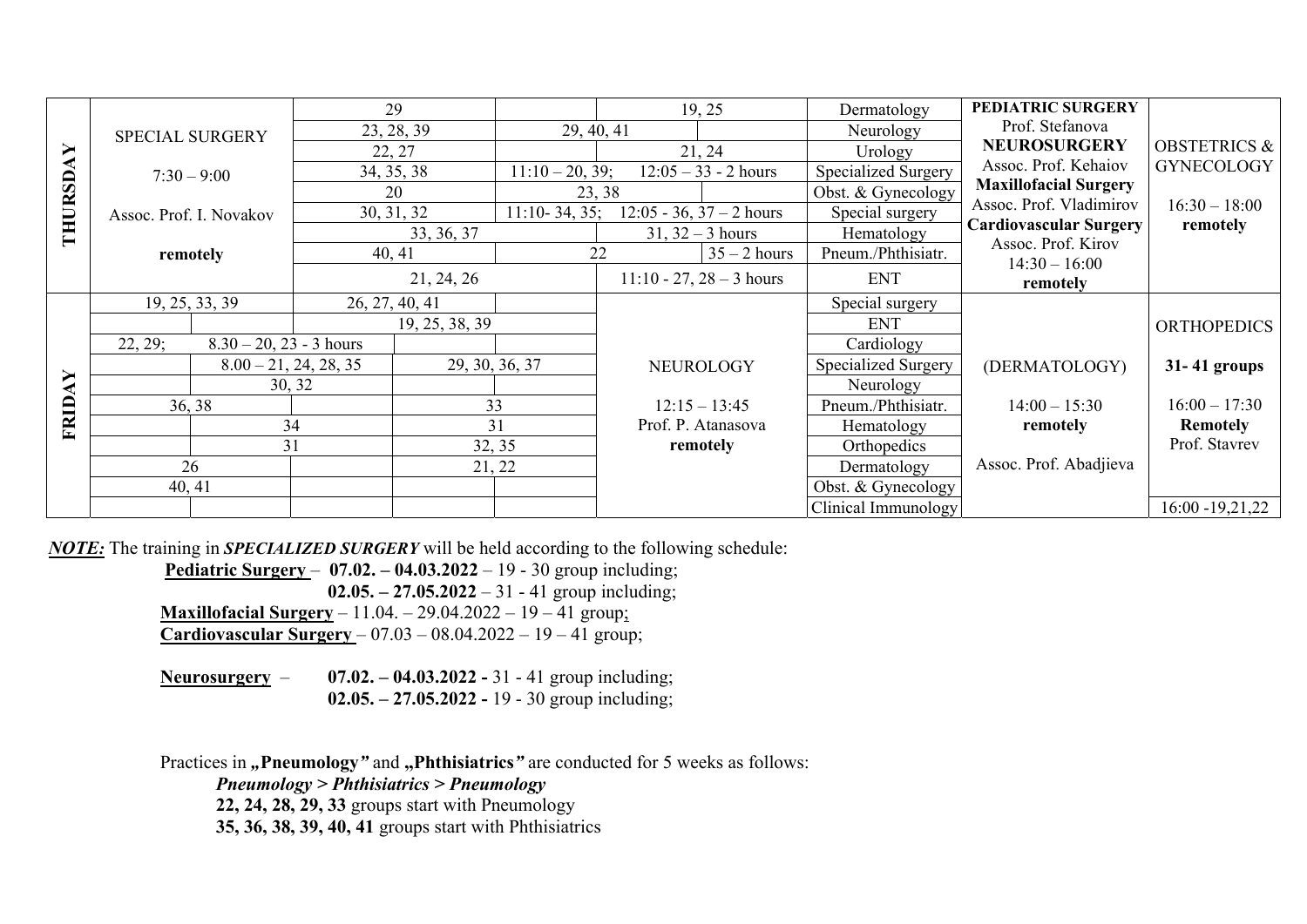| <b>Discipline</b><br>4 <sup>th</sup> year, English course | <b>Base of conducting practices</b>             |                                    | <b>Group/Assistant professor</b>                                                                                                                                                                                                                                             |  |  |
|-----------------------------------------------------------|-------------------------------------------------|------------------------------------|------------------------------------------------------------------------------------------------------------------------------------------------------------------------------------------------------------------------------------------------------------------------------|--|--|
| <b>Special Surgery</b>                                    | <b>St. George</b><br><b>University Hospital</b> | <b>Base 2</b><br>Floor 11          | 19, 21, 23 gr. – Assoc. Prof. Novakov<br>$24, 35$ gr. - Dr Ali<br>33, 38 gr. - Dr Kalinova<br>20, 41 gr. – Dr Paunov<br>22, 30, 34 gr. – Dr Bonev<br>$25, 32, 40$ gr. - Dr Dimitrov<br>$26, 31$ gr. - Dr P. Uchikov<br>29, 36 gr. – Dr Batashki<br>$27, 39$ gr. - Dr Vazheva |  |  |
|                                                           |                                                 | <b>Kaspela Univesrity Hospital</b> | 28, 37 gr. $-$ Dr Kostov                                                                                                                                                                                                                                                     |  |  |
| <b>Neurology</b>                                          | <b>St. George</b><br><b>University Hospital</b> | <b>Base 2</b>                      | 31, 32, 40 gr. - Assoc. Prof. Slavov<br>23, 24, 26, 35 gr. - Dr Halil<br>25, 36, 39 gr. – Dr Chompalov<br>33, 38, 41 gr. – Dr Shukerski<br>$21, 27, 28$ gr. - Dr Bahchevanov<br>22, 29 gr. - Assoc. Prof. Viteva<br>34, 37 gr. - Dr Atanasova                                |  |  |
|                                                           | <b>Kaspela Univesrity Hospital</b>              |                                    | 19, 20, 30 gr. - Prof. Trenova                                                                                                                                                                                                                                               |  |  |
| Dermatology                                               | <b>St.</b> George<br><b>University Hospital</b> | <b>Base 1</b>                      | 20, 29, 34, 36 gr. - Assoc.prof. Abadjieva<br>19, 26, 30 gr. – Dr Aleksiev<br>22, 41 gr. - Dr Zhelyazkova<br>$25, 40$ gr. - Dr Vutova<br>$23, 24$ gr. - Dr Vazheva<br>$21, 31$ gr. - Dr Ivanova<br>33, 35, 38, 39 gr. - Dr Nocheva<br>27, 28, 32, 37 gr. - Dr Todorova       |  |  |
| Orthopedics $(31 – 41)$                                   | <b>St.</b> George<br><b>University Hospital</b> | <b>Base 2</b><br>Floor 5           | 31, 33, 39 gr. - Prof. Vl. Stavrev<br>34, 37, 41 gr. - Assoc. Prof. K. Tokmakova<br>32, 36, 38 gr. - Dr P. Molchovski<br>$35, 40$ gr. - Dr P. Ganev                                                                                                                          |  |  |
| Cardiology $(19-30)$                                      | <b>St. George</b><br><b>University Hospital</b> | <b>Base 2</b><br>Floor 12          | 24 gr. - Assoc. Prof. M. Tokmakova<br>$25$ gr. - Dr D. Vasilev<br>22 gr. - Dr N. Atanasov<br>30 gr. - Dr B. Yatzeva<br>20 gr. - Assoc. Prof. L. Vladimirova<br>23 gr. $-$ Dr P. Nikolov                                                                                      |  |  |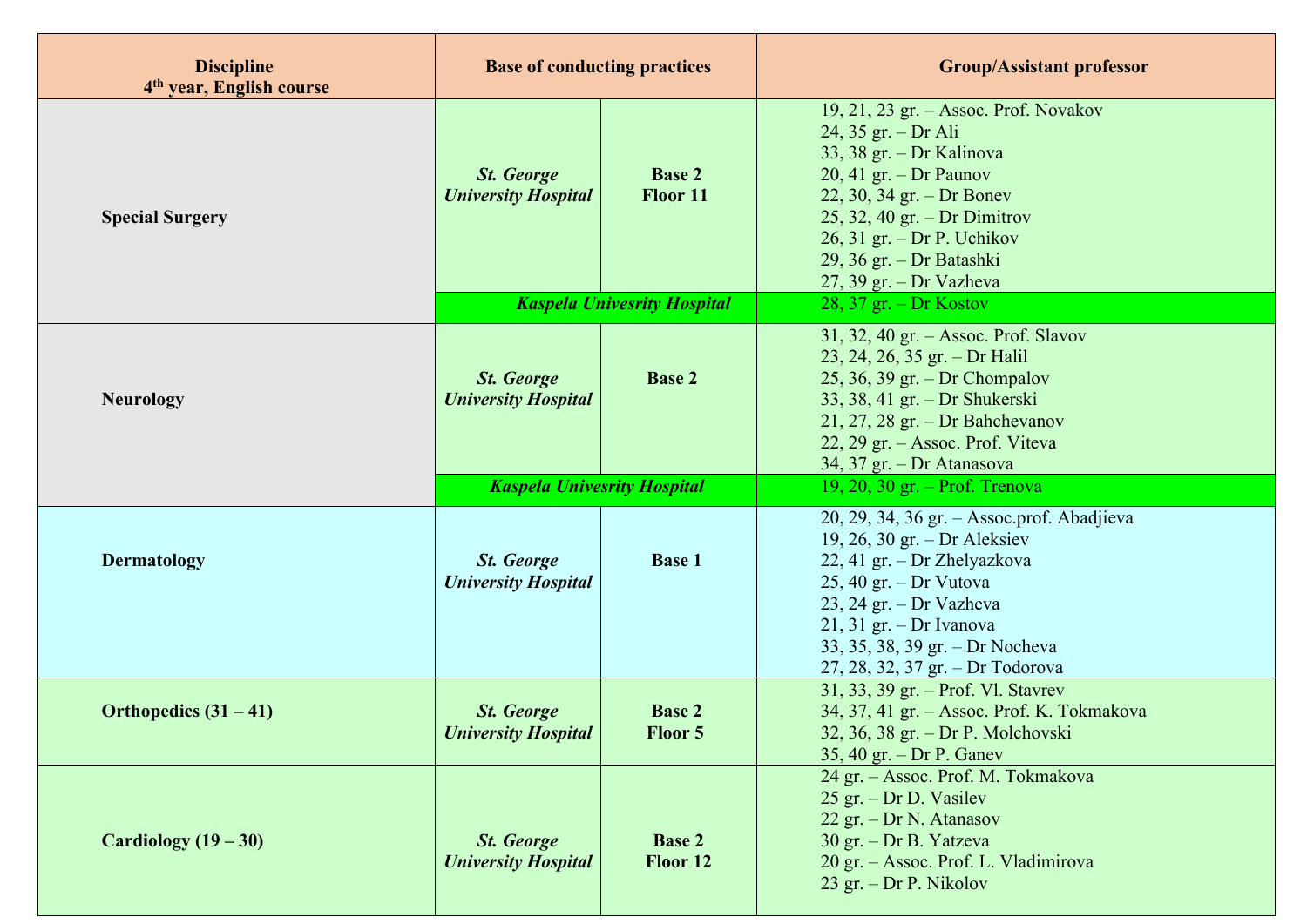|                               |                                                 |                       | 19, 29 gr. $-$ Dr G. Goranov                                          |  |
|-------------------------------|-------------------------------------------------|-----------------------|-----------------------------------------------------------------------|--|
|                               |                                                 |                       | $21, 26$ gr. – Dr I. Manolov                                          |  |
|                               |                                                 |                       | $27, 28$ gr. - Dr D. Gencheva                                         |  |
|                               |                                                 |                       | 27, 28 gr. - Dr M. Kadim                                              |  |
|                               | <b>St.</b> George                               | <b>Base 2</b>         | $21, 30$ gr. - Dr D. Delkov                                           |  |
| Urology $(19 - 30)$           | <b>University Hospital</b>                      | Floor 9               | 24, 29 gr. $-$ Dr P. Antonov                                          |  |
|                               |                                                 |                       | $23, 25$ gr. - Dr A. Ivanov                                           |  |
|                               | <b>Kaspela</b>                                  | <b>Urology Clinic</b> | 19, 26 gr. $-$ Dr S. Valkanov                                         |  |
|                               | <b>Univesrity Hospital</b>                      |                       | $20$ , $22$ gr. – Dr M. Doikov                                        |  |
|                               |                                                 |                       | 37, 38 gr. - Prof. V. Goranova                                        |  |
|                               |                                                 |                       | $31, 33$ gr. - Dr P. Georgiev                                         |  |
| Hematology (31-41)            | <b>St.</b> George                               | <b>Base 1</b>         | 36, 39 gr. - Dr K. Sapunarova                                         |  |
|                               | <b>University Hospital</b>                      |                       | 34, 41 gr. - Dr V. Gryklanov                                          |  |
|                               |                                                 |                       | 32, 40 gr. $-$ Dr M. Petrov                                           |  |
|                               |                                                 |                       | 35 gr. - Assoc. Prof. I. Nenova                                       |  |
|                               |                                                 |                       | 25, 28, 37 gr. - Dr Slavov                                            |  |
|                               |                                                 |                       | 24 gr. - Dr Hristov                                                   |  |
|                               |                                                 | <b>Base 2</b>         | $21, 22, 27$ gr. - Dr Ivanov                                          |  |
| <b>Cardiovascular Surgery</b> | <b>St.</b> George<br><b>University Hospital</b> |                       | 36 gr. – Assoc. Prof. Kirov                                           |  |
|                               |                                                 |                       | $39, 40$ gr. - Dr Stoev                                               |  |
|                               |                                                 |                       | 20, 26 gr. - Dr Rahman                                                |  |
|                               |                                                 |                       | 33, 38, 41 gr. – Dr Dimitrov                                          |  |
|                               |                                                 |                       | 32 gr. – Dr Slavov/Dr Dimitrov                                        |  |
|                               |                                                 |                       | 31 gr. $-$ Dr Dimitrov/will be announced later by the department      |  |
|                               |                                                 |                       | 19, 23, 29, 30, 34, 35 gr.- will be announced later by the department |  |
|                               |                                                 |                       | $07.02 - 04.03.2022$                                                  |  |
|                               | <b>St.</b> George                               | <b>Base 2</b>         | 19, 20, 21, 23, 25, 26, 30 gr. - Prof. Stefanova                      |  |
| <b>Pediatric Surgery</b>      | <b>University Hospital</b>                      | Floor 10              | 22, 24, 25, 27, 28, 29 gr. – Prof. Yonkov                             |  |
|                               |                                                 |                       | $02.05 - 27.05.2022$                                                  |  |
|                               |                                                 |                       | 32, 33, 35, 37, 40, 41 gr. - Prof. Stefanova                          |  |
|                               |                                                 |                       | 31, 34, 36, 38, 39, 40 gr. - Prof. Yonkov                             |  |
|                               |                                                 |                       | $07.02 - 04.03.2022$                                                  |  |
| <b>Neurosurgery</b>           | <b>St. George</b>                               | <b>Base 2</b>         | 31, 33, 36 gr. – Dr Atanas Davarski                                   |  |
|                               | <b>University Hospital</b>                      | Floor 12              | 32, 34, 40 gr. - Dr Aneta Petkova                                     |  |
|                               |                                                 |                       | 35, 37 gr. - Dr Polina Angelova                                       |  |
|                               |                                                 |                       | 38, 39, 41 gr. - Dr Mihail Kalnev                                     |  |
|                               |                                                 |                       | $02.05 - 27.05.2022$                                                  |  |
|                               |                                                 |                       | 19, 22, 28, 29 gr. - Dr Aneta Petkova                                 |  |
|                               |                                                 |                       | 20, 21, 26, 27 gr. - Dr Atanas Davarski                               |  |
|                               |                                                 |                       | 23, 24, 25, 30 gr. - Dr Mihail Kalnev                                 |  |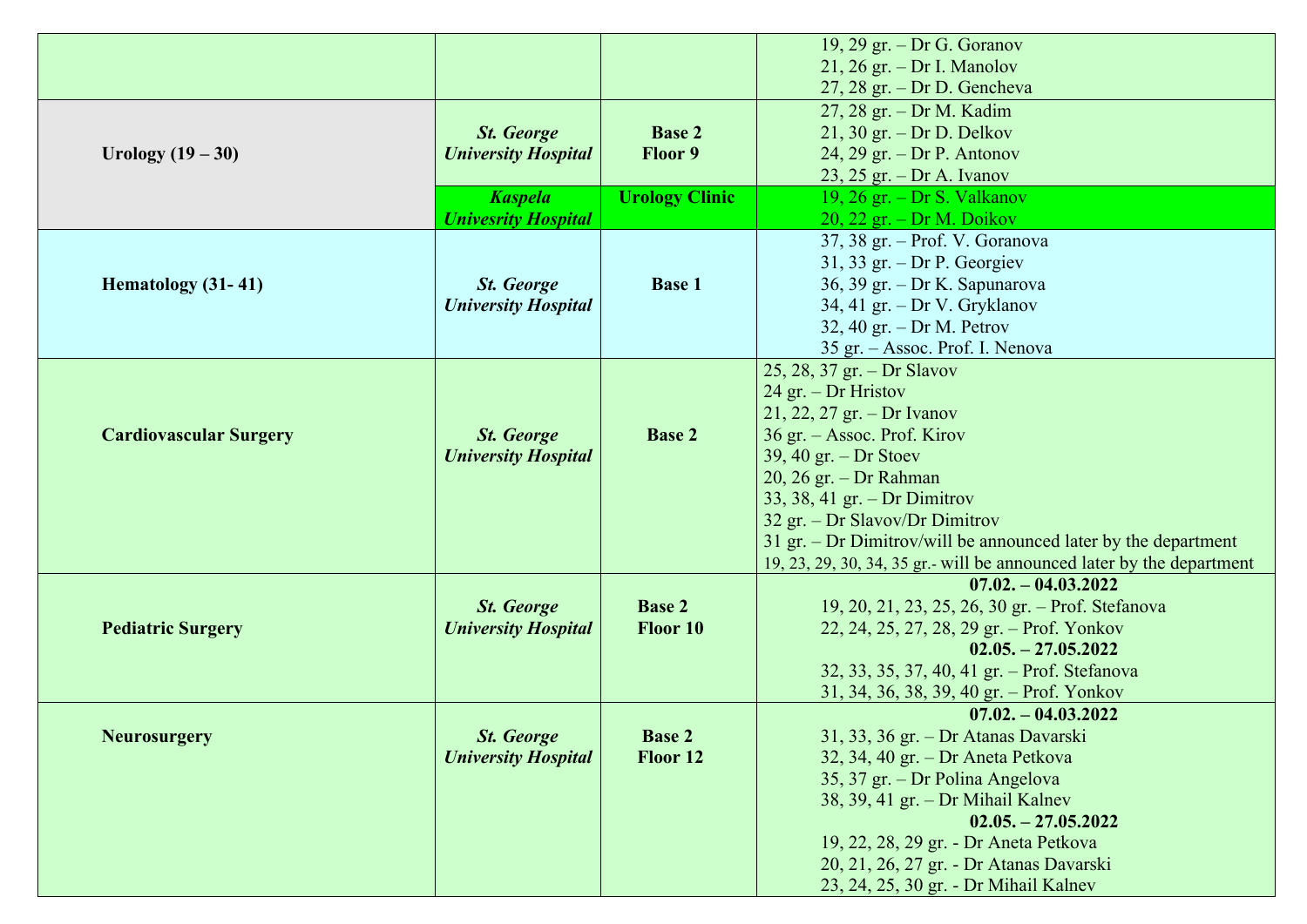| <b>Maxillofacial Surgery</b>     | <b>St. George</b><br><b>University Hospital</b>               | <b>Base 2</b><br>Floor 4                                              |                                                                                                                                                                                                                                                                                                                                                                                          |
|----------------------------------|---------------------------------------------------------------|-----------------------------------------------------------------------|------------------------------------------------------------------------------------------------------------------------------------------------------------------------------------------------------------------------------------------------------------------------------------------------------------------------------------------------------------------------------------------|
| <b>Clinical Immunology</b>       | <b>Department of</b><br>Microbiology and<br><b>Immunology</b> | <b>Base 1</b>                                                         | 20, 23gr. – Dr Kalchev – $3rd$ hall<br>24, 25, 27, 28 gr. – Dr Hristozov – $3^{\text{rd}}$ hall<br>21, 31, 37, 41 gr. - Dr H. Burnusuzov - $2nd$ hall<br>34 gr. - Dr H. Burnusuzov - $1st$ hall<br>36, 40 gr. – Dr Hristozova – $4th$ hall<br>22, 26, 29, 30, 35, 38, 39 gr. - Dr Baldjieva - $1st$ hall<br>32, 33 gr. – Dr Bojkova – $4th$ hall<br>19 gr. – Dr Baldjieva/ Dr Burnusuzov |
| <b>Pneumology</b>                | <b>St. George</b><br><b>University Hospital</b>               | <b>Base 2</b><br>Floor 10                                             | $07.02 - 11.03.2022$<br>$22, 24, 33$ gr. - Dr Torossian<br>$28, 29$ gr. - Dr Blagoeva<br>$14.03 - 15.04.2022$<br>35, 36, 39, 40 gr. - Dr Torossian<br>38, 41 gr. - Dr Blagoeva                                                                                                                                                                                                           |
| <b>Phthisiatrics</b>             | <b>St.</b> George<br><b>University Hospital</b>               | <b>Base 2</b><br>Floor 10                                             | $07.02 - 11.03.2022$<br>35, 36, 39, 40 gr. - Dr Davchev<br>38, 41 gr. – Dr Blagoeva<br>$14.03 - 15.04.2022$<br>22, 24, 33 gr. $-$ Dr Davchev<br>28, 29 gr. - Dr Blagoeva                                                                                                                                                                                                                 |
| Otorhinolaryngology              | <b>St. George</b><br><b>University Hospital</b>               | <b>Base 2</b><br><b>Floor</b> 6<br><b>Kaspela Univesrity Hospital</b> | 36, 38 gr. – Dr Markov<br>$23, 27, 33$ gr. - Dr Anesteva<br>20, 25, 30 gr. - Dr Kraeva<br>29, 32, 41 gr. - Dr Topalova<br>22, 28, 39 gr. – Dr Arapyan<br>19, 21, 35 gr. – Dr Konsulov                                                                                                                                                                                                    |
|                                  | <b>Ploydiv University Hospital</b>                            |                                                                       | 24, 37, 40 gr. – Dr Asenov                                                                                                                                                                                                                                                                                                                                                               |
|                                  | Pulmed University Hospital - bl. A, fl. 3                     |                                                                       | 26, 31, 34 gr. - Dr Delchev                                                                                                                                                                                                                                                                                                                                                              |
| <b>Obstetrics and Gynecology</b> | <b>St. George</b><br><b>University Hospital</b>               | <b>Base 2</b><br>Floor 3                                              | 38 gr. - Dr Prahuleva<br>36 gr. - Dr Merdjanova<br>24, 31 gr. - Dr Poryazov<br>26, 29, 34, 37, 39, 41 gr. - Dr Vladov<br>19, 22, 28 gr. - Dr Terzhumanov<br>25, 27, 35, 40 gr. - Dr M.Ivanova                                                                                                                                                                                            |